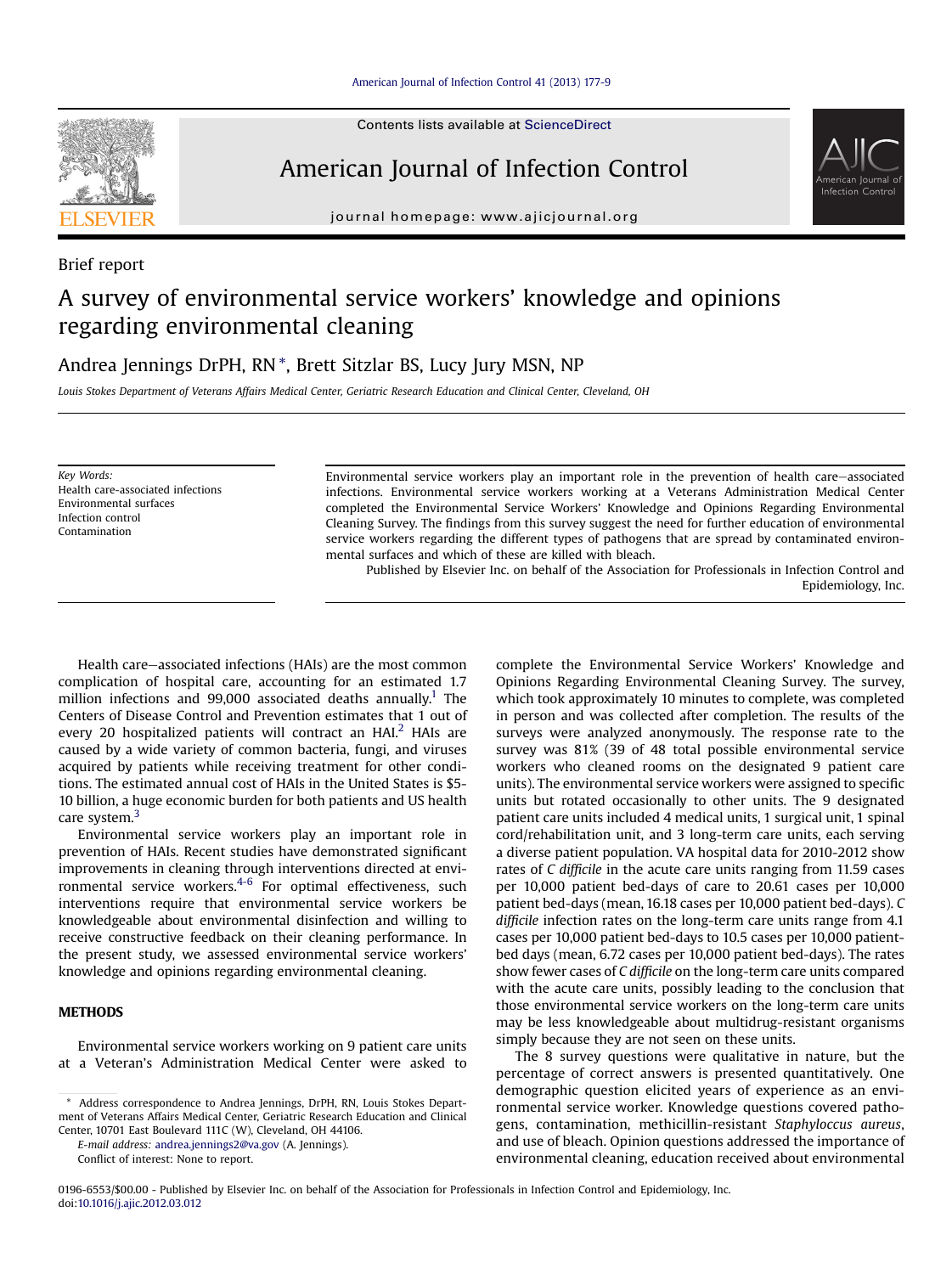#### Table 1

Survey of environmental service workers' knowledge and opinions regarding environmental cleaning

| Frequency                                                                                                                          |                |
|------------------------------------------------------------------------------------------------------------------------------------|----------------|
| 1. Which pathogen is commonly spread by contaminated environmental                                                                 |                |
| surfaces?                                                                                                                          |                |
| a. TB                                                                                                                              | 1(3%)          |
| b. C difficile (correct answer)                                                                                                    | 4 (10%)        |
| c. Flu                                                                                                                             | 3(8%)          |
| d. All of the above<br>e. None of the above                                                                                        | 29 (74%)       |
| f. No answer                                                                                                                       | 1(3%)<br>1(3%) |
| 2. Health care workers' hands often become contaminated by bacteria                                                                |                |
| after touching which of the following?                                                                                             |                |
| a. Toilet seat                                                                                                                     | 2(5%)          |
| b. Call button                                                                                                                     | 3(8%)          |
| c. Patients' skin                                                                                                                  | 2(5%)          |
| d. All of the above (correct answer)                                                                                               | 32 (82%)       |
| 3. It is necessary to use bleach to kill which pathogen(s)?                                                                        |                |
| a. MRSA                                                                                                                            | 3(9%)          |
| b. C difficile (correct answer)                                                                                                    | 6(15%)         |
| c. VRE                                                                                                                             | 2(5%)          |
| d. All of the above                                                                                                                | 22 (56%)       |
| e. None of the above                                                                                                               | 5(13%)         |
| f. No answer                                                                                                                       | 1(3%)          |
| 4. How long should a surface stay wet when using bleach?                                                                           |                |
| a. 5-10 seconds                                                                                                                    | 10 (26%)       |
| b. 1 minute                                                                                                                        | 23 (59%)       |
| c. 8-10 minutes (correct answer)                                                                                                   | 6(15%)         |
| 5. How important do you think environmental cleaning is to prevent                                                                 |                |
| infections?<br>a. Very important                                                                                                   | 36 (92%)       |
| b. Somewhat important                                                                                                              | 2(5%)          |
| c. Not important                                                                                                                   | 1(3%)          |
| 6. How much education have you received on the importance of                                                                       |                |
| environmental cleaning to prevent infections?                                                                                      |                |
| a. More than enough                                                                                                                | 21 (54%)       |
| b. Just right amount                                                                                                               | 10 (26%)       |
| c. Not enough                                                                                                                      | 8(21%)         |
| d. None                                                                                                                            | $0(0\%)$       |
| 7. Which do you think are barriers to performing good housekeeping                                                                 |                |
| cleaning?                                                                                                                          |                |
| a. Insufficient time to clean                                                                                                      | 12 (31%)       |
| b. Poor communication regarding when rooms are ready for                                                                           | 17 (41%)       |
| cleaning                                                                                                                           |                |
| c. Inadequate cleaning supplies                                                                                                    | 6(15%)         |
| d. Inadequate education about cleaning                                                                                             | 4 (10%)        |
| 8. How willing would you be to participate in a program in which                                                                   |                |
| your cleaning would routinely monitored and you would receive                                                                      |                |
| feedback on your cleaning performance? The information would<br>not affect your work evaluations. Your individual cleaning results |                |
| would be shared with you and your supervisors.                                                                                     |                |
| a. Very willing                                                                                                                    | 22 (56%)       |
| b. Somewhat willing                                                                                                                | 12 (31%)       |
| c. Not willing                                                                                                                     | 3(8%)          |
| d. Unsure                                                                                                                          | 1(3%)          |
| e. No answer                                                                                                                       | 1(3%)          |
| Demographic variable: years of experience                                                                                          |                |
| $<$ 5 years                                                                                                                        | 16 (41%)       |
| 5-9 years                                                                                                                          | 7(18%)         |
| $>10$ years                                                                                                                        | 16 (41%)       |

cleaning, barriers to cleaning, and willingness to participate in a cleaning performance monitoring program. Frequencies and percentages of responses were calculated for each question in the survey.

Before the survey was administered in this study, it was piloted to 5 environmental service workers at the medical center, all with more than 5 years experience. These workers provided feedback about the survey, which prompted some revisions. Using a convenient sampling approach, these 5 workers were asked to review the original survey. In the original survey, some of the questions were of the "fill in the blank" type. The 5 workers all agreed that the multiple-choice questions would be a more acceptable and less

time-consuming format. Thus, the questions on the final survey were formatted as multiple-choice questions.

The survey has not yet been evaluated for test-retest reliability, but it has face validity. The questions can be reasonably expected to elicit information on the participant's knowledge and opinions about environmental cleaning. This study was approved by the Institutional Review Board at the Cleveland Veterans Medical Center.

## **RESULTS**

Table 1 summarizes the survey results. Of the 39 environmental service workers who responded, 35 (90%) had 3 or more years of work experience. Four workers (10%) correctly answered the question about what pathogen is commonly spread by contaminated environmental surfaces. Thirty-two workers (82%) correctly answered the question about health care workers' hands and contamination by bacteria after touching objects. Six workers (15%) identified C difficile as the pathogen that is killed with bleach, and 6 (15%) knew how long a surface should remain wet when using bleach. Thirty-six workers (92%) believed that environmental disinfection is very important for infection prevention, and 21 (54%) felt that they had received more than enough education about the importance of environmental cleaning. Identified barriers to good environmental cleaning included poor communication regarding when rooms are ready for cleaning ( $n = 17$ ; 41%), insufficient time for cleaning (n = 12; 31%), inadequate cleaning supplies (n = 6; 15%), and inadequate education about cleaning ( $n = 4$ ; 10%). Thirty-four of the respondents (87%) were either very willing or somewhat willing to participate in a cleaning performance monitoring program.

A correlation analysis found no correlation ( $R^2 = 0.0081$ ) between a worker's years of experience and total correct answers to the survey's knowledge questions. This finding suggests that all environmental service workers need to be educated about environmental cleaning regardless of their years of experience.

## **DISCUSSION**

At the Cleveland Veterans Administration Medical Center, the environmental service workers receive mandatory training in infection control on a yearly basis, which covers such topics as standard precautions, transmission-based precautions, cleaning techniques, and discharge cleaning. In collaboration with the Infection Prevention and Control Committee, the Environmental Program Director is responsible for establishing effective cleaning methods, maintaining written policies and procedures, and selecting appropriate cleaning agents and equipment. The findings from this survey suggest the need for improved education of environmental service workers regarding the different types of pathogens that are spread by contaminated environmental surfaces and which of these are killed with bleach. This education should cover appropriate application of bleach and assessment of the adequacy of the time allotted for room cleaning. Video presentations and interactive demonstrations may be helpful educational strategies. The environmental service workers surveyed generally felt that they received more than enough education regarding the importance of environmental cleaning; however, they were willing to participate in an educational intervention to improve cleaning. This educational intervention needs to be implemented on a longterm basis, with continuous feedback to workers to promote best practices in environmental cleaning. Nursing staff and environmental service supervisors need to provide clear instructions on which rooms are ready to be cleaned and when rooms need to be cleaned. An enhanced communication pager system may help environmental service workers respond more promptly to requests